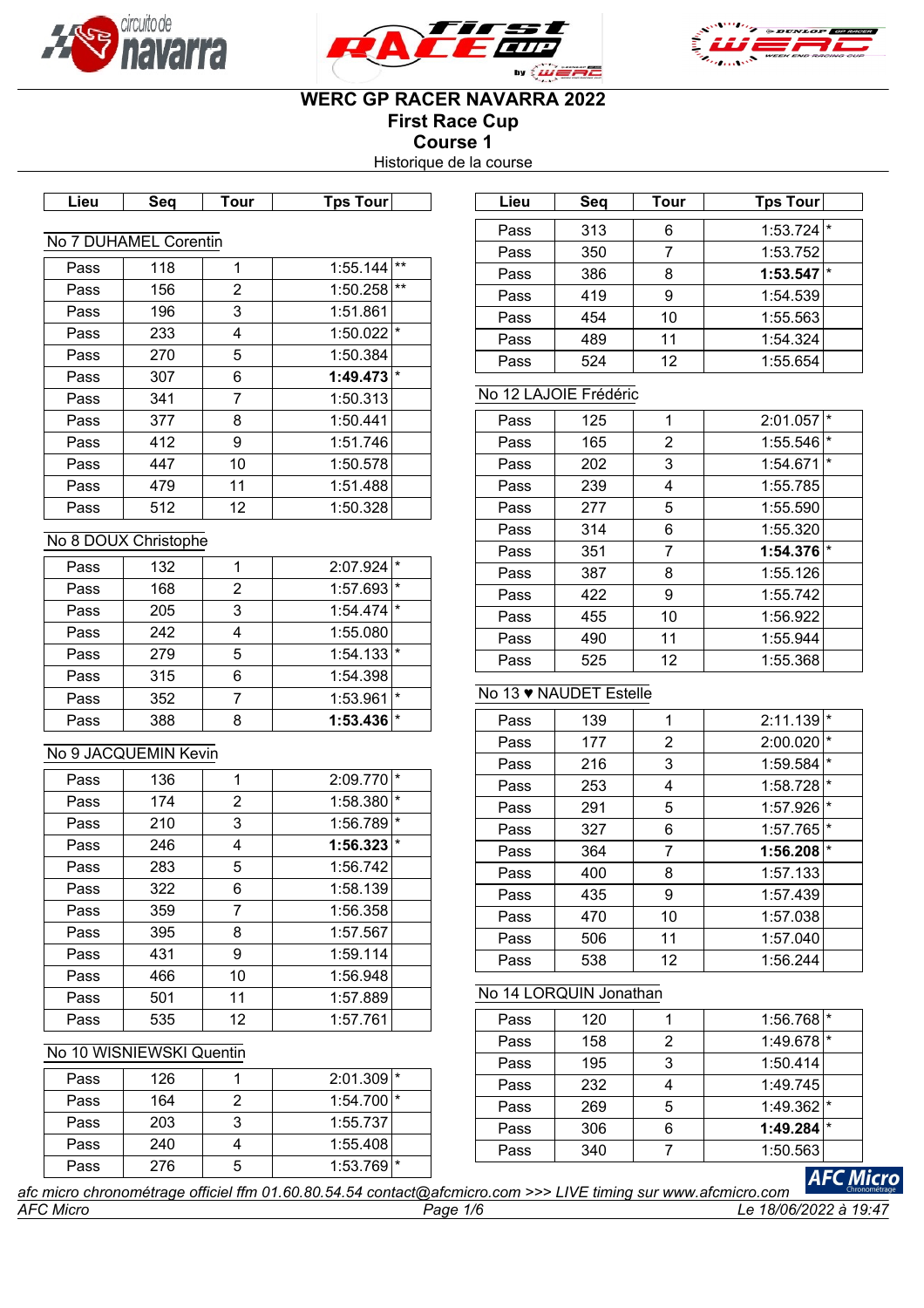





| Lieu | Sea | our | . our<br>「ps | Lieu | Sea | rour | our<br>`ps |
|------|-----|-----|--------------|------|-----|------|------------|
|      |     |     |              |      |     |      |            |

#### No 14 LORQUIN Jonathan

| Pass | 376 |    | 1:49.837 |
|------|-----|----|----------|
| Pass | 410 |    | 1:51.020 |
| Pass | 445 | 10 | 1:51.094 |
| Pass | 478 | 11 | 1:52.693 |
| Pass | 511 | 12 | 1:50.721 |

# No 17 PENOT Joan

# No 21 SIBOLDI Raphael

| Pass | 119 | 1  | 1:56.114 | $\star$ |
|------|-----|----|----------|---------|
| Pass | 157 | 2  | 1:49.438 | $***$   |
| Pass | 194 | 3  | 1:50.679 |         |
| Pass | 231 | 4  | 1:49.792 |         |
| Pass | 268 | 5  | 1:48.961 | $***$   |
| Pass | 305 | 6  | 1:49.255 |         |
| Pass | 339 | 7  | 1:49.563 |         |
| Pass | 375 | 8  | 1:48.427 | $***$   |
| Pass | 409 | 9  | 1:49.690 |         |
| Pass | 442 | 10 | 1:49.248 |         |
| Pass | 475 | 11 | 1:48.651 |         |
| Pass | 507 | 12 | 1:50.224 |         |

## No 22 ROUZIER Olivier\*

| Pass | 151 |    | $\star$<br>2:17.507     |
|------|-----|----|-------------------------|
| Pass | 190 | 2  | l∗<br>2:03.245          |
| Pass | 227 | 3  | 2:03.878                |
| Pass | 264 | 4  | 2:03.809                |
| Pass | 301 | 5  | 2:03.866                |
| Pass | 338 | 6  | $2:03.149$ <sup>*</sup> |
| Pass | 374 | 7  | 2:03.697                |
| Pass | 414 | 8  | 2:04.181                |
| Pass | 451 | 9  | *<br>2:02.710           |
| Pass | 487 | 10 | $\star$<br>2:02.659     |
| Pass | 523 | 11 | 2:05.013                |

# No 24 CUSANNO Valentin

| Pass | 141 |   | 2:12.380                |
|------|-----|---|-------------------------|
| Pass | 178 |   | 1:59.396                |
| Pass | 215 |   | $1:58.832$ <sup>*</sup> |
| Pass | 251 |   | $1:57.772$ <sup>*</sup> |
| Pass | 288 | 5 | 1:57.706                |
| Pass | 325 |   | 1:56.570                |
| Pass | 362 |   | 1:56.493                |

| Lieu | Sea | Tour | <b>Tps Tour</b>         |  |
|------|-----|------|-------------------------|--|
| Pass | 398 |      | $1:56.318$ <sup>*</sup> |  |
|      |     |      |                         |  |
| Pass | 433 |      | 1:56.078                |  |
| Pass | 468 | 10   | 1:56.211                |  |
| Pass | 502 | 11   | 1:56.712                |  |
| Pass | 536 | 12   | 1:58.236                |  |

# No 27 GAUDEY Alexandre

| Pass | 122 | 1              | 1:58.148             |
|------|-----|----------------|----------------------|
| Pass | 162 | $\overline{2}$ | $\star$<br>1:52.735  |
| Pass | 200 | 3              | $\star$<br>1:52.549  |
| Pass | 237 | 4              | $^\star$<br>1:52.439 |
| Pass | 274 | 5              | 1:52.554             |
| Pass | 311 | 6              | 1:52.878             |
| Pass | 348 | 7              | 1:52.878             |
| Pass | 381 | 8              | 1:52.792             |
| Pass | 417 | 9              | 1:53.030             |
| Pass | 452 | 10             | 1:52.599             |
| Pass | 485 | 11             | 1:54.293             |
| Pass | 520 | 12             | 1:54.436             |

# No 28 NOIRAY Sébastien

| Pass | 138 | 1  | $\star$<br>2:10.978 |
|------|-----|----|---------------------|
| Pass | 175 | 2  | $\star$<br>1:58.401 |
| Pass | 212 | 3  | $\star$<br>1:57.287 |
| Pass | 249 | 4  | $\star$<br>1:56.384 |
| Pass | 286 | 5  | $\star$<br>1:56.144 |
| Pass | 321 | 6  | ∣∗<br>1:55.808      |
| Pass | 358 | 7  | 1:56.177            |
| Pass | 394 | 8  | $\star$<br>1:55.791 |
| Pass | 428 | 9  | 1:56.796            |
| Pass | 463 | 10 | $\star$<br>1:55.609 |
| Pass | 497 | 11 | 1:56.577            |
| Pass | 529 | 12 | 1:57.041            |

## No 29 LEVOYER Valentin

| Pass | 124 | 1  | 1:58.964                |         |
|------|-----|----|-------------------------|---------|
| Pass | 160 | 2  | 1:51.114                | l∗      |
| Pass | 198 | 3  | 1:51.067                | $\star$ |
| Pass | 235 | 4  | 1:50.934                | $\star$ |
| Pass | 272 | 5  | $1:50.427$ <sup>*</sup> |         |
| Pass | 309 | 6  | 1:51.125                |         |
| Pass | 343 | 7  | 1:50.560                |         |
| Pass | 380 | 8  | $1:49.947$ <sup>*</sup> |         |
| Pass | 416 | 9  | 1:51.120                |         |
| Pass | 449 | 10 | 1:51.726                |         |
| Pass | 483 | 11 | 1:50.676                |         |

*AFC Micro Page 2/6 Le 18/06/2022 à 19:47 afc micro chronométrage officiel ffm 01.60.80.54.54 contact@afcmicro.com >>> LIVE timing sur www.afcmicro.com*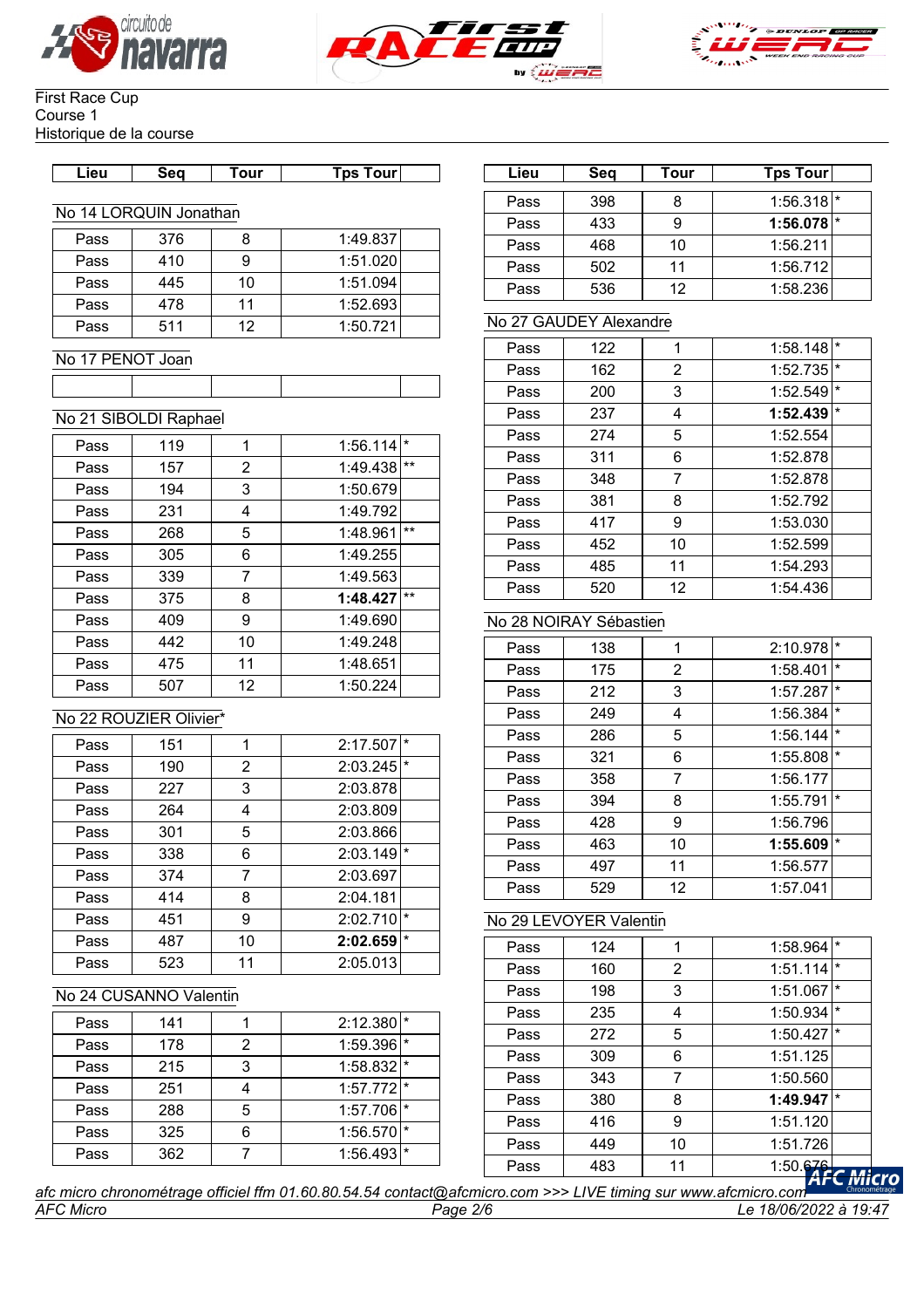





| Sea<br>Sea<br>Tour<br>our<br>`DS<br>Lieu<br>Lieu | rour | `ps<br>our |
|--------------------------------------------------|------|------------|
|--------------------------------------------------|------|------------|

## No 29 LEVOYER Valentin

|  | c |  |
|--|---|--|
|  |   |  |

# No 35 LEBLONDEL Tiephaine

| Pass | 142 | 1  | 2:12.923                | $\star$  |
|------|-----|----|-------------------------|----------|
| Pass | 179 | 2  | 1:58.875                | $\star$  |
| Pass | 214 | 3  | 1:57.775                | $^\star$ |
| Pass | 250 | 4  | 1:58.066                |          |
| Pass | 287 | 5  | $1:57.196$ <sup>*</sup> |          |
| Pass | 324 | 6  | 1:56.975                | $\star$  |
| Pass | 361 | 7  | 1:56.197                | $\star$  |
| Pass | 397 | 8  | $1:56.102$ <sup>*</sup> |          |
| Pass | 432 | 9  | 1:56.021                | $\star$  |
| Pass | 467 | 10 | 1:56.193                |          |
| Pass | 500 | 11 | 1:56.407                |          |
| Pass | 532 | 12 | 1:57.396                |          |

# No 43 LAPORTE Matthieu

| Pass | 154 |    | 2:22.517 | $\star$ |
|------|-----|----|----------|---------|
| Pass | 192 | 2  | 2:10.714 | $\star$ |
| Pass | 229 | 3  | 2:08.656 | $\star$ |
| Pass | 266 | 4  | 2:08.291 | $\star$ |
| Pass | 303 | 5  | 2:09.068 |         |
| Pass | 346 | 6  | 2:08.710 |         |
| Pass | 384 | 7  | 2:07.428 | $\star$ |
| Pass | 421 | 8  | 2:06.688 | $\star$ |
| Pass | 458 | 9  | 2:06.794 |         |
| Pass | 496 | 10 | 2:06.909 |         |

# No 49 VEILLON Rémi\*

| Pass | 144 |    | 2:13.537<br>$\star$     |
|------|-----|----|-------------------------|
| Pass | 182 | 2  | $\star$<br>1:59.295     |
| Pass | 220 | 3  | 2:01.621                |
| Pass | 257 | 4  | 2:01.199                |
| Pass | 295 | 5  | 2:01.146                |
| Pass | 333 | 6  | 2:02.526                |
| Pass | 369 | 7  | 2:00.174                |
| Pass | 405 | 8  | $1:58.912$ <sup>*</sup> |
| Pass | 440 | 9  | 1:59.297                |
| Pass | 476 | 10 | $\star$<br>1:58.284     |
| Pass | 515 | 11 | 2:01.169                |

# No 53 REVOLTE Clement

| Pass |           | $2:01.782$ <sup>*</sup> |  |
|------|-----------|-------------------------|--|
| Pass | .CO<br>O. | $1:53.489$ <sup>*</sup> |  |

| Lieu | Sea | Tour | <b>Tps Tour</b>     |
|------|-----|------|---------------------|
| Pass | 201 | 3    | $\star$<br>1:52.264 |
| Pass | 238 | 4    | $\star$<br>1:51.961 |
| Pass | 275 | 5    | 1:53.149            |
| Pass | 312 | 6    | 1:53.683            |
| Pass | 349 | 7    | 1:52.825            |
| Pass | 382 | 8    | 1:54.126            |
| Pass | 418 | 9    | 1:52.807            |
| Pass | 453 | 10   | 1:52.838            |
| Pass | 488 | 11   | 1:53.814            |
| Pass | 521 | 12   | 1:53.603            |

# No 54 GUERLOT Cédric\*

| Pass |     | $1071*$<br>וטי          |  |
|------|-----|-------------------------|--|
| ass- | -61 | $1:58.459$ <sup>*</sup> |  |

# No 59 ROGER Gwenael

| Pass | 150 |    | 2:17.482                |     |
|------|-----|----|-------------------------|-----|
| Pass | 188 | 2  | 2:01.895                | l * |
| Pass | 224 | 3  | 2:02.952                |     |
| Pass | 261 | 4  | 2:00.895                | l * |
| Pass | 298 | 5  | 2:00.732                | l∗  |
| Pass | 335 | 6  | 2:01.084                |     |
| Pass | 371 | 7  | 2:00.787                |     |
| Pass | 407 | 8  | $1:59.313$ <sup>*</sup> |     |
| Pass | 443 | 9  | 2:01.190                |     |
| Pass | 482 | 10 | 2:00.571                |     |
| Pass | 518 | 11 | 2:01.563                |     |

# No 63 LEGRAND Julien

| Pass | 155 |    | 2:23.692            |
|------|-----|----|---------------------|
| Pass | 193 | 2  | $\star$<br>2:10.349 |
| Pass | 230 | 3  | $\star$<br>2:09.564 |
| Pass | 267 | 4  | $\star$<br>2:08.379 |
| Pass | 304 | 5  | 2:09.106            |
| Pass | 347 | 6  | 2:10.422            |
| Pass | 385 | 7  | 2:10.181            |
| Pass | 424 | 8  | 2:09.375            |
| Pass | 462 | 9  | 2:08.321<br>$\star$ |
| Pass | 505 | 10 | 2:10.269            |
| Pass | 540 | 11 | 2:11.040            |

# No 77 PENACHO Michael\*

| $1:58.119$ <sup>*</sup><br>170<br>Pass<br>$1:55.758$ <sup>*</sup><br>206<br>Pass<br>244<br>1:56.453<br>Pass | Pass | 133 | $2:08.404$ <sup>*</sup> |  |
|-------------------------------------------------------------------------------------------------------------|------|-----|-------------------------|--|
|                                                                                                             |      |     |                         |  |
|                                                                                                             |      |     |                         |  |
|                                                                                                             |      |     |                         |  |

*AFC Micro Page 3/6 Le 18/06/2022 à 19:47 afc micro chronométrage officiel ffm 01.60.80.54.54 contact@afcmicro.com >>> LIVE timing sur www.afcmicro.com*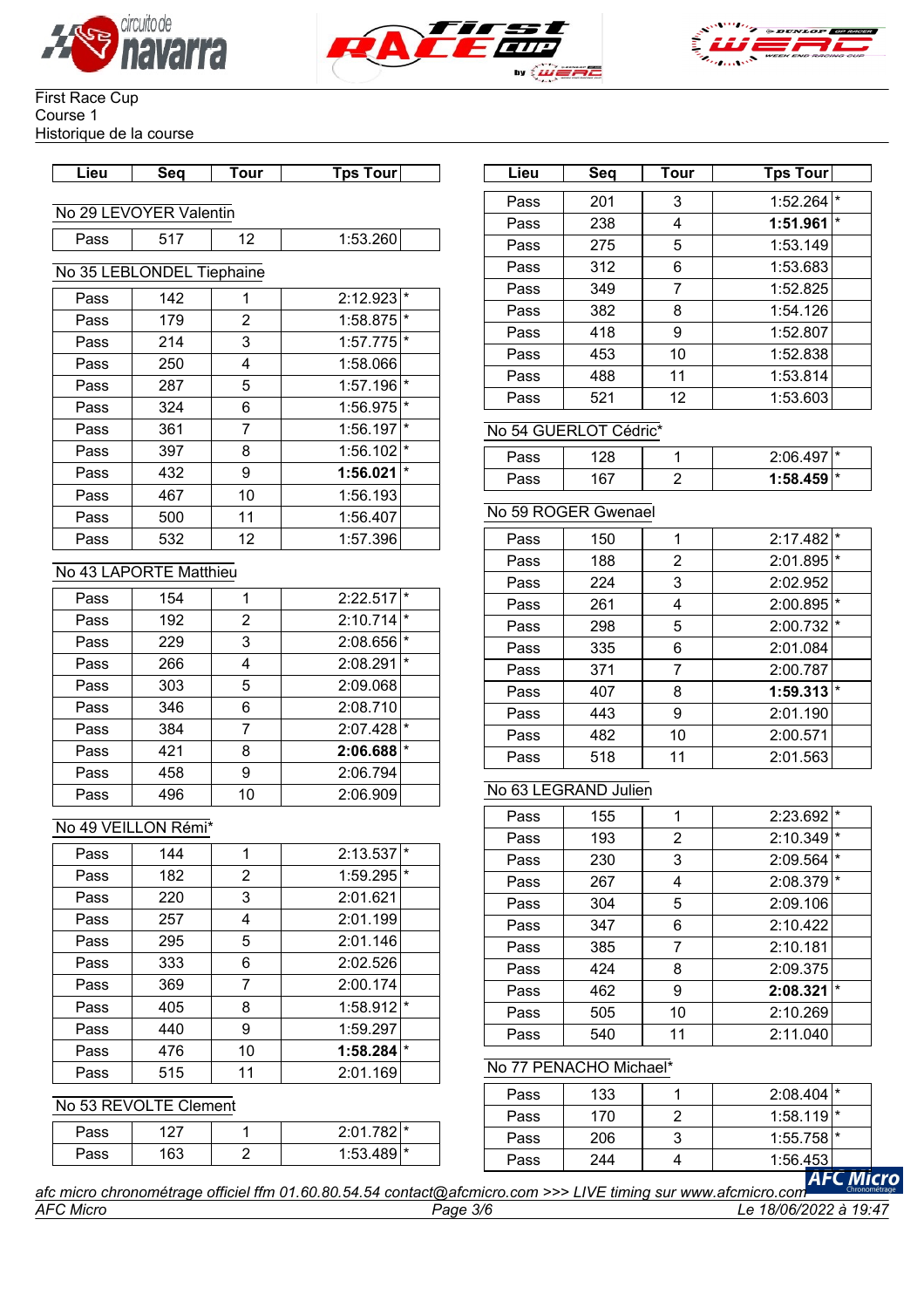





| Lieu | Sea | our | 「ps<br>. our | ∟ieu | Sea | ⊺our | <b>DS</b><br>our |
|------|-----|-----|--------------|------|-----|------|------------------|
|      |     |     |              |      |     |      |                  |

### No 77 PENACHO Michael\*

| Pass | 281 | 5  | $1:55.388$ <sup>*</sup> |  |
|------|-----|----|-------------------------|--|
| Pass | 318 | հ  | 1:55.976                |  |
| Pass | 355 |    | $1:55.235$ <sup>*</sup> |  |
| Pass | 391 |    | 1:54.791                |  |
| Pass | 425 |    | $1:54.362$ <sup>*</sup> |  |
| Pass | 459 | 10 | 1:55.058                |  |
| Pass | 492 | 11 | 1:55.615                |  |
| Pass | 527 | 12 | 1:53.882                |  |

## No 84 RODRIGUES Steve

| Pass | 148 | 1              | $\star$<br>2:15.429 |
|------|-----|----------------|---------------------|
| Pass | 186 | $\overline{2}$ | $\star$<br>2:01.562 |
| Pass | 223 | 3              | 2:02.219            |
| Pass | 260 | 4              | $\star$<br>2:01.129 |
| Pass | 297 | 5              | $\star$<br>1:59.828 |
| Pass | 334 | 6              | 1:59.961            |
| Pass | 370 | 7              | 2:00.256            |
| Pass | 406 | 8              | 1:59.224            |
| Pass | 441 | 9              | 1:59.700            |
| Pass | 477 | 10             | 1:59.559            |
| Pass | 516 | 11             | 2:00.045            |

## No 86 DOUDOUX Jérôme

| Pass | 140 | 1  | 2:12.080 | $\star$ |
|------|-----|----|----------|---------|
| Pass | 180 | 2  | 1:59.938 | $\star$ |
| Pass | 218 | 3  | 1:59.690 | $\star$ |
| Pass | 256 |    | 1:58.789 | $\star$ |
| Pass | 293 | 5  | 1:59.197 |         |
| Pass | 330 | 6  | 1:58.178 | $\star$ |
| Pass | 367 | 7  | 1:58.035 | $\star$ |
| Pass | 403 | 8  | 1:59.666 |         |
| Pass | 438 | 9  | 2:01.242 |         |
| Pass | 474 | 10 | 1:59.396 |         |
| Pass | 509 | 11 | 1:59.778 |         |

## No 89 GALVEZ Eddy

| Pass | 123 |   | 1:58.584                |
|------|-----|---|-------------------------|
| Pass | 161 | 2 | 1:52.291<br>$\star$     |
| Pass | 199 | 3 | $1:51.322$ <sup>*</sup> |
| Pass | 236 |   | $1:51.015$ <sup>*</sup> |
| Pass | 273 | 5 | 1:50.677<br>l *         |
| Pass | 310 | հ | 1:50.239                |
| Pass | 344 |   | 1:50.352                |
| Pass | 379 |   | 1:49.004                |

| Lieu | Sea | Tour | Tps Tour∣ |
|------|-----|------|-----------|
| Pass | 415 |      | 1:49.996  |
| Pass | 448 | 10   | 1:50.456  |
| Pass | 481 | 11   | 1:50.546  |
| Pass | 514 | 19   | 1:50.942  |

# No 90 MICHEL Jean-Baptiste

| Pass | 137 | 1              | 2:09.959<br>$\star$ |
|------|-----|----------------|---------------------|
| Pass | 173 | $\overline{2}$ | l *<br>1:57.392     |
| Pass | 209 | 3              | $\star$<br>1:57.165 |
| Pass | 247 | 4              | $\star$<br>1:57.080 |
| Pass | 284 | 5              | ∣∗<br>1:56.426      |
| Pass | 323 | 6              | 1:58.325            |
| Pass | 360 | 7              | 1:56.955            |
| Pass | 396 | 8              | 1:57.027            |
| Pass | 430 | 9              | 1:58.072            |
| Pass | 465 | 10             | 1:56.778            |
| Pass | 499 | 11             | 1:57.192            |
| Pass | 533 | 12             | 1:59.056            |

# No 99 BAPTISTA Philippe

| Pass | 143 | 1              | 2:13.110<br>l*          |  |
|------|-----|----------------|-------------------------|--|
| Pass | 181 | $\overline{2}$ | $\star$<br>1:59.319     |  |
| Pass | 217 | 3              | $\star$<br>1:59.067     |  |
| Pass | 255 | 4              | $1:58.732$ <sup>*</sup> |  |
| Pass | 292 | 5              | l *<br>1:58.493         |  |
| Pass | 329 | 6              | 1:59.017                |  |
| Pass | 365 | 7              | $1:57.322$ <sup>*</sup> |  |
| Pass | 402 | 8              | 1:59.993                |  |
| Pass | 437 | 9              | 2:01.039                |  |
| Pass | 473 | 10             | 2:00.049                |  |
| Pass | 510 | 11             | 2:02.119                |  |

# No 120 FOULONNEAU Stéphane

| Pass | 147 | 1  | $\star$<br>2:15.394 |
|------|-----|----|---------------------|
| Pass | 184 | 2  | $\star$<br>2:00.241 |
| Pass | 221 | 3  | $\star$<br>1:59.313 |
| Pass | 259 | 4  | 2:01.530            |
| Pass | 296 | 5  | 2:00.638            |
| Pass | 332 | 6  | 1:59.479            |
| Pass | 368 | 7  | $\star$<br>1:56.243 |
| Pass | 404 | 8  | $\star$<br>1:55.857 |
| Pass | 439 | 9  | 1:58.479            |
| Pass | 472 | 10 | 1:57.099            |
| Pass | 508 | 11 | 1:57.565            |

*AFC Micro Page 4/6 Le 18/06/2022 à 19:47* **AFC Micro chronométrage officiel ffm 01.60.80.54.54 contact@afcmicro.com >>> LIVE timing sur www.afcmicro.com**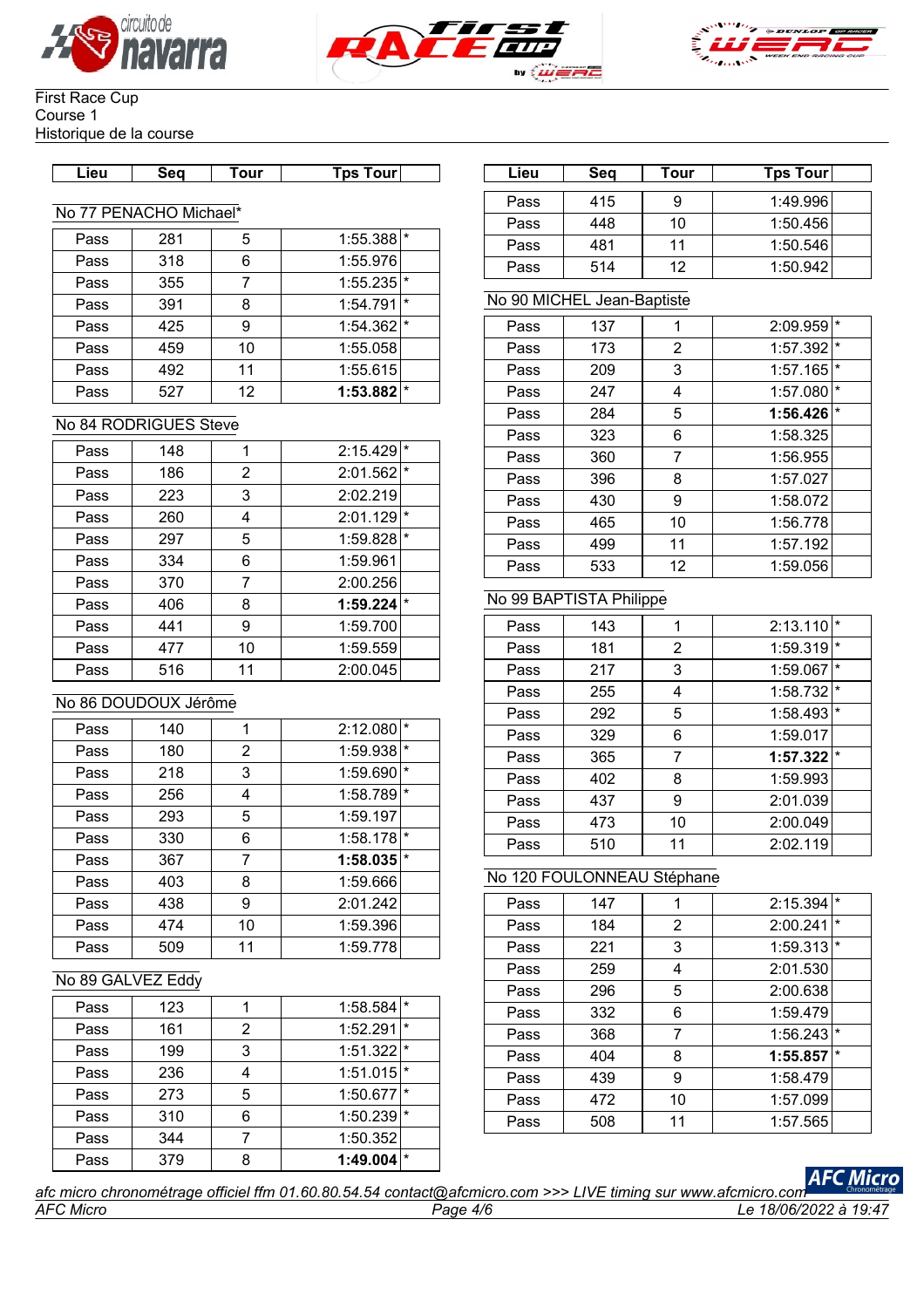





| .ieu | ⊺our | Tourl<br>l DS |  |
|------|------|---------------|--|
|      |      |               |  |

## No 121 CHERRAK Jamel

| Pass | 129 | 1  | $\star$<br>2:07.322  |
|------|-----|----|----------------------|
| Pass | 166 | 2  | $\star$<br>1:56.536  |
| Pass | 204 | 3  | $\star$<br>1:56.055  |
| Pass | 241 | 4  | $\star$<br>1:55.052  |
| Pass | 278 | 5  | $^\star$<br>1:54.305 |
| Pass | 316 | 6  | 1:54.529             |
| Pass | 353 | 7  | 1:55.442             |
| Pass | 389 | 8  | 1:54.867             |
| Pass | 423 | 9  | 1:54.819             |
| Pass | 456 | 10 | 1:56.870             |
| Pass | 491 | 11 | 1:56.148             |
| Pass | 526 | 12 | 1:55.734             |

## No 124 CHAPRON Julien

| Pass | 149 | $2:15.572$ <sup>*</sup> |  |
|------|-----|-------------------------|--|
| Pass | 185 | $2:00.993$ <sup>*</sup> |  |
| Pass | 222 | $1:58.404$ <sup>*</sup> |  |
| Pass | 258 | 2:01.246                |  |
| Pass | 294 | $1:57.709$ <sup>*</sup> |  |
|      | 328 | 1:53.234                |  |

# No 129 FAYET Adrien\*

| Pass | 131 |                | 2:07.588 | 1*       |
|------|-----|----------------|----------|----------|
| Pass | 171 | $\overline{2}$ | 1:58.950 | $\star$  |
| Pass | 211 | 3              | 1:59.477 |          |
| Pass | 248 | 4              | 1:56.584 | $\star$  |
| Pass | 285 | 5              | 1:56.156 | $\star$  |
| Pass | 320 | 6              | 1:55.770 | $^\star$ |
| Pass | 357 | 7              | 1:56.161 |          |
| Pass | 393 | 8              | 1:55.886 |          |
| Pass | 429 | 9              | 1:57.338 |          |
| Pass | 464 | 10             | 1:56.115 |          |
| Pass | 498 | 11             | 1:56.997 |          |
| Pass | 531 | 12             | 1:56.977 |          |

## No 144 POMMIER Nicolas

| Pass | 121 |   | 1:56.841 |
|------|-----|---|----------|
| Pass | 159 | 2 | 1:49.695 |
| Pass | 197 | З | 1:50.955 |
| Pass | 234 |   | 1:49.979 |
| Pass | 271 | 5 | 1:50.321 |
| Pass | 308 | հ | 1:49.630 |
| Pass | 342 |   | 1:50.307 |
| Pass | 378 |   | 1:50.258 |

| Lieu | Sea               | Tour | Tps Tour                | Lieu | Sea | Tour | <b>Tps Tour</b> |
|------|-------------------|------|-------------------------|------|-----|------|-----------------|
|      |                   |      |                         | Pass | 411 | 9    | 1:51.458        |
|      | 121 CHERRAK Jamel |      |                         | Pass | 446 | 10   | 1:49.000 $*$    |
| Pass | 129               |      | $2:07.322$ <sup>*</sup> | Pass | 480 |      | 1:53.967        |
| Pass | 166               |      | $1:56.536$ <sup>*</sup> | Pass | 513 | 12   | 1:52.193        |
|      |                   |      |                         |      |     |      |                 |

# No 147 ♥ BEARD Lorelei

| Pass | 135 | 1  | $\star$<br>2:09.218 |  |
|------|-----|----|---------------------|--|
| Pass | 176 | 2  | l*<br>2:01.492      |  |
| Pass | 213 | 3  | l *<br>1:58.557     |  |
| Pass | 252 | 4  | 1:59.721            |  |
| Pass | 289 | 5  | $\star$<br>1:58.163 |  |
| Pass | 326 | 6  | $\star$<br>1:56.817 |  |
| Pass | 363 | 7  | $\star$<br>1:56.475 |  |
| Pass | 399 | 8  | 1:57.328            |  |
| Pass | 434 | 9  | 1:57.580            |  |
| Pass | 469 | 10 | 1:57.041            |  |
| Pass | 504 | 11 | 1:57.125            |  |
| Pass | 539 | 12 | 1:57.188            |  |

## No 187 MARTINEZ Raphael

| Pass | 146 |                | 2:15.337                | $\star$ |
|------|-----|----------------|-------------------------|---------|
| Pass | 183 | $\overline{2}$ | $1:58.542$ <sup>*</sup> |         |
| Pass | 219 | 3              | 1:58.559                |         |
| Pass | 254 | 4              | 1:57.781                | $\star$ |
| Pass | 290 | 5              | 1:57.085                | $\star$ |
| Pass | 331 | 6              | 2:01.455                |         |
| Pass | 366 | 7              | 1:56.778                | *       |
| Pass | 401 | 8              | $1:56.682$ <sup>*</sup> |         |
| Pass | 436 | 9              | $1:55.268$ <sup>*</sup> |         |
| Pass | 471 | 10             | 1:55.630                |         |
| Pass | 503 | 11             | 1:55.860                |         |
| Pass | 537 | 12             | 1:54.790                | I∗      |

# No 188 ♥ NAHAJCZUK Aurélie\*

| Pass | 152 | 1  | 2:18.088<br>$\star$ |
|------|-----|----|---------------------|
| Pass | 189 | 2  | $\star$<br>2:02.281 |
| Pass | 225 | 3  | 2:02.840            |
| Pass | 262 | 4  | $\star$<br>2:00.479 |
| Pass | 299 | 5  | 2:00.776            |
| Pass | 336 | 6  | 2:00.852            |
| Pass | 372 | 7  | 2:01.056            |
| Pass | 408 | 8  | l *<br>1:59.110     |
| Pass | 444 | 9  | 2:01.691            |
| Pass | 484 | 10 | 2:04.420            |
| Pass | 519 | 11 | $\star$<br>1:58.381 |

*AFC Micro Page 5/6 Le 18/06/2022 à 19:47* **AFC Micro chronométrage officiel ffm 01.60.80.54.54 contact@afcmicro.com >>> LIVE timing sur www.afcmicro.com**